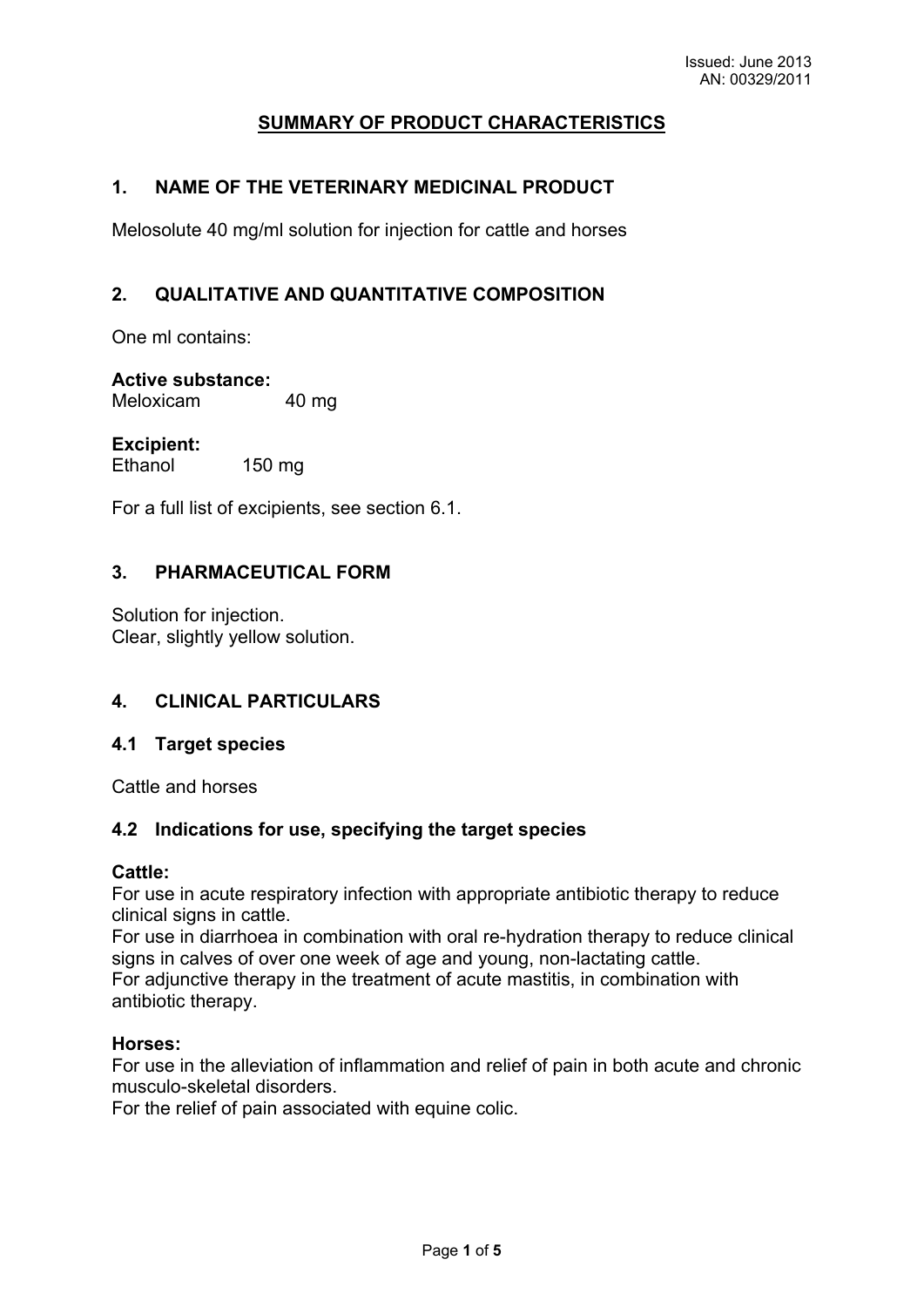# **4.3 Contraindications**

See also section 4.7

Do not use in horses less than 6 weeks of age.

Do not use in animals suffering from impaired hepatic, cardiac or renal function and haemorrhagic disorders, or where there is evidence of ulcerogenic gastrointestinal lesions.

Do not use in case of hypersensitivity to the active substance or to any of the excipients.

For the treatment of diarrhoea in cattle, do not use in animals of less than one week of age.

## **4.4 Special warnings**

None.

# **4.5 Special precautions for use**

## **Special precautions for use in animals**

If adverse reactions occur, treatment should be discontinued and the advice of a veterinarian should be sought.

Avoid use in very severely dehydrated, hypovolaemic or hypotensive animals which require parenteral rehydration, as there may be a potential risk of renal toxicity. In case of inadequate relief of pain when used in the treatment of equine colic, careful re-evaluation of the diagnosis should be made as this could indicate the need for surgical intervention.

## **Special precautions to be taken by the person administering the veterinary medicinal product to animals**

Accidental self-injection may give rise to pain. People with known hypersensitivity to Non-Steroidal Anti-Inflammatory Drugs (NSAIDs) should avoid contact with the veterinary medicinal product.

In case of accidental self-injection, seek medical advice immediately and show the package leaflet or the label to the physician.

Meloxicam may be harmful for the foetus and unborn child. Pregnant women and women of child-bearing potential should not administer this product.

## **4.6 Adverse reactions (frequency and seriousness)**

In cattle intravenous administration is well tolerated.

In horses, a transient swelling at the injection site can occur but resolves without intervention.

In very rare cases anaphylactoid reactions which may be serious (including fatal) may occur and should be treated symptomatically.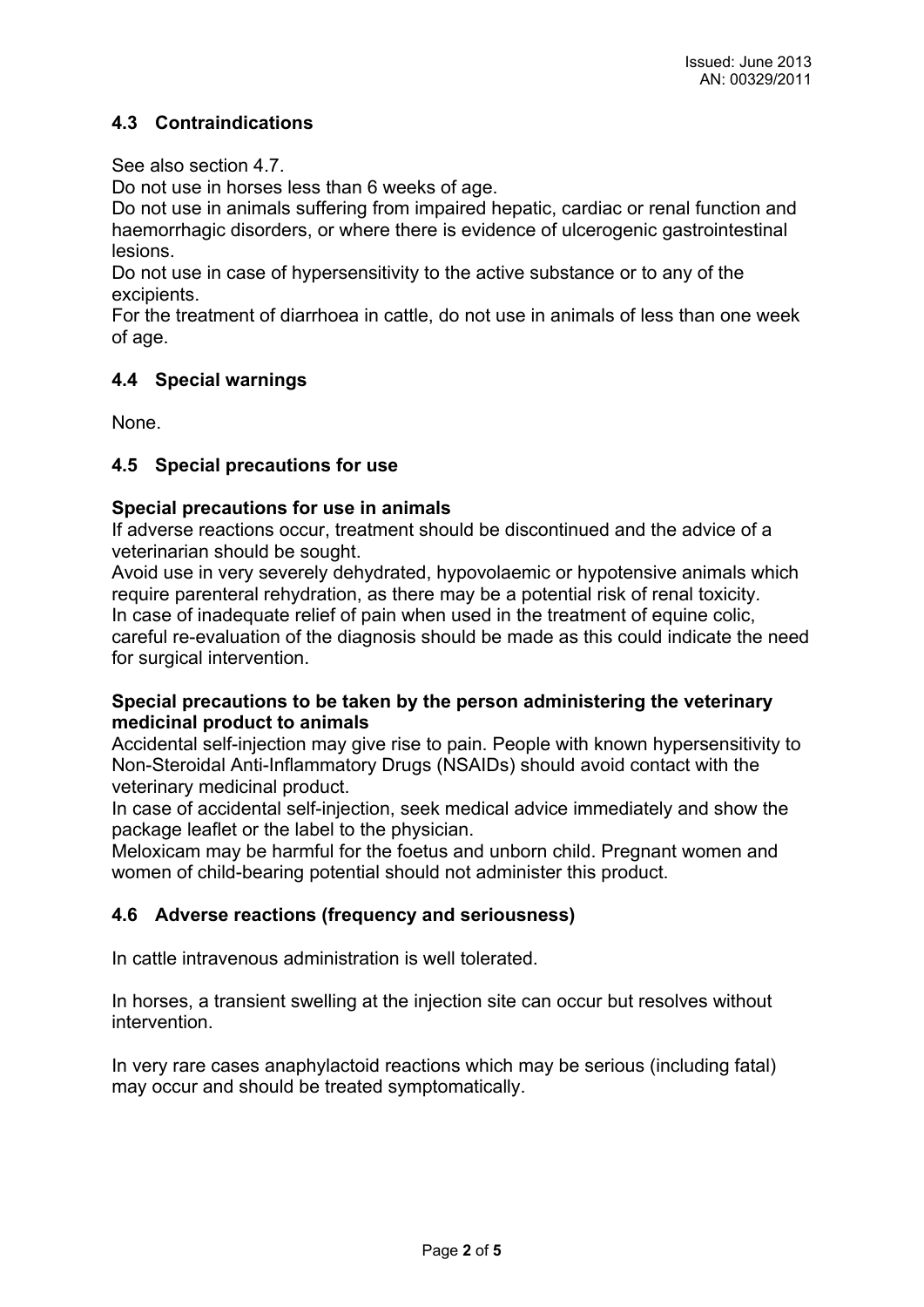## **4.7 Use during pregnancy, lactation or lay**

**Cattle:** Can be used during pregnancy and lactation. **Horses:** Do not use in pregnant or lactating mares.

See also section 4.3.

#### **4.8 Interaction with other medicinal products and other forms of interaction**

Do not administer concurrently with glucocorticosteroids, other non-steroidal antiinflammatory drugs or with anticoagulant agents.

#### **4.9 Amounts to be administered and administration route**

#### **Cattle:**

Single intravenous injection at a dosage of 0.5 mg meloxicam/kg body weight (i.e. 1.25 ml/100 kg body weight) in combination with antibiotic therapy or with oral rehydration therapy, as appropriate.

#### **Horses:**

Single intravenous injection at a dosage of 0.6 mg meloxicam/kg body weight (i.e. 1.5 ml/100 kg body weight).

Avoid introduction of contamination during use.

The stopper should not be punctured more than 20 times.

## **4.10 Overdose (symptoms, emergency procedures, antidotes), if necessary**

In case of overdose, symptomatic treatment should be initiated.

## **4.11 Withdrawal periods**

**Cattle:** Meat and offal: 15 days Milk: 5 days **Horses:** Meat and offal: 5 days. Not authorised to use in horses producing milk for human consumption.

## **5. PHARMACOLOGICAL PROPERTIES**

Pharmacotherapeutic group: Antiinflammatory and antirheumatic products, nonsteroids (oxicams) ATCvet code: QM01AC06

#### **5.1 Pharmacodynamic properties**

Meloxicam is a Non-Steroidal Anti-Inflammatory Drug (NSAID) of the oxicam class which acts by inhibition of prostaglandin synthesis, thereby exerting antiinflammatory, anti-exudative, analgesic and antipyretic effects. It reduces leukocyte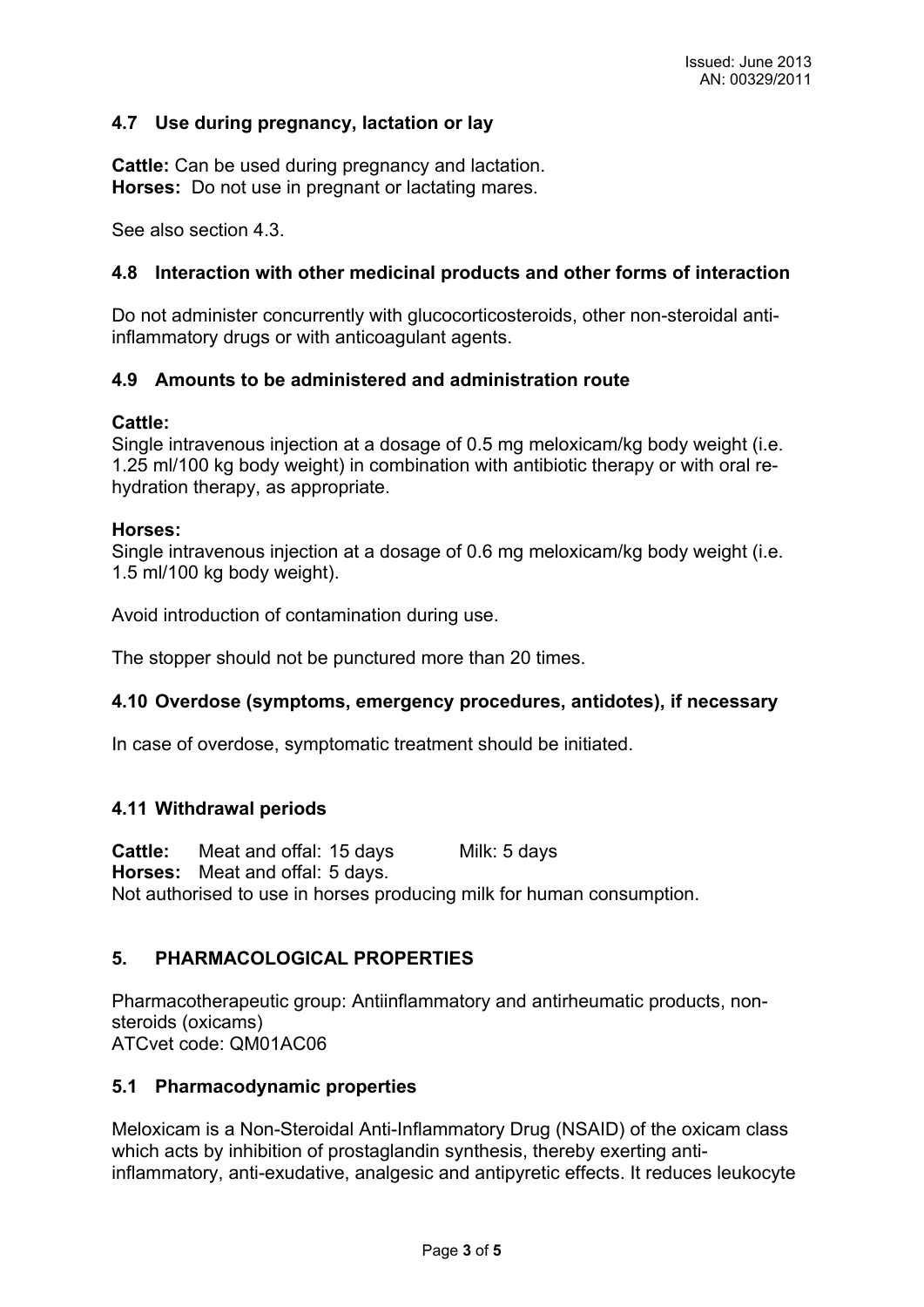infiltration into the inflamed tissue. To a minor extent it also inhibits collagen-induced thrombocyte aggregation. Meloxicam also has anti-endotoxic properties because it has been shown to inhibit production of thromboxane B2 induced by *E. coli*  endotoxin administration in calves and, lactating cows.

# **5.2 Pharmacokinetic particulars**

#### Distribution

More than 98% of meloxicam is bound to plasma proteins. The highest meloxicam concentrations are to be found in liver and kidney. Comparatively low concentrations are detectable in skeletal muscle and fat.

#### Metabolism

Meloxicam is predominantly found in plasma. In cattle, meloxicam is also a major excretion product in milk and bile whereas urine contains only traces of the parent compound. Meloxicam is metabolised to an alcohol, an acid derivative and to several polar metabolites. All major metabolites have been shown to be pharmacologically inactive. The metabolism in horses has not been investigated.

#### Elimination

In horses, after intravenous injection meloxicam is eliminated with a terminal half-life of 8.5 hours.

Approximately 50% of the administered dose is eliminated via urine and the remainder via faeces.

# **6. PHARMACEUTICAL PARTICULARS**

## **6.1 List of excipients**

- **-** Ethanol
- **-** Poloxamer 188
- **-** Macrogol 300
- **-** Glycine
- **-** Disodium edetate
- **-** Sodium hydroxide
- **-** Hydrochloric acid
- **-** Meglumine
- **-** Water for injection

## **6.2 Incompatibilities**

In the absence of compatibility studies, this veterinary medicinal product must not be mixed with other veterinary medicinal products.

#### **6.3 Shelf life**

Shelf-life of the veterinary medicinal product as packaged for sale: 24 months Shelf-life after first opening the immediate packaging: 28 days